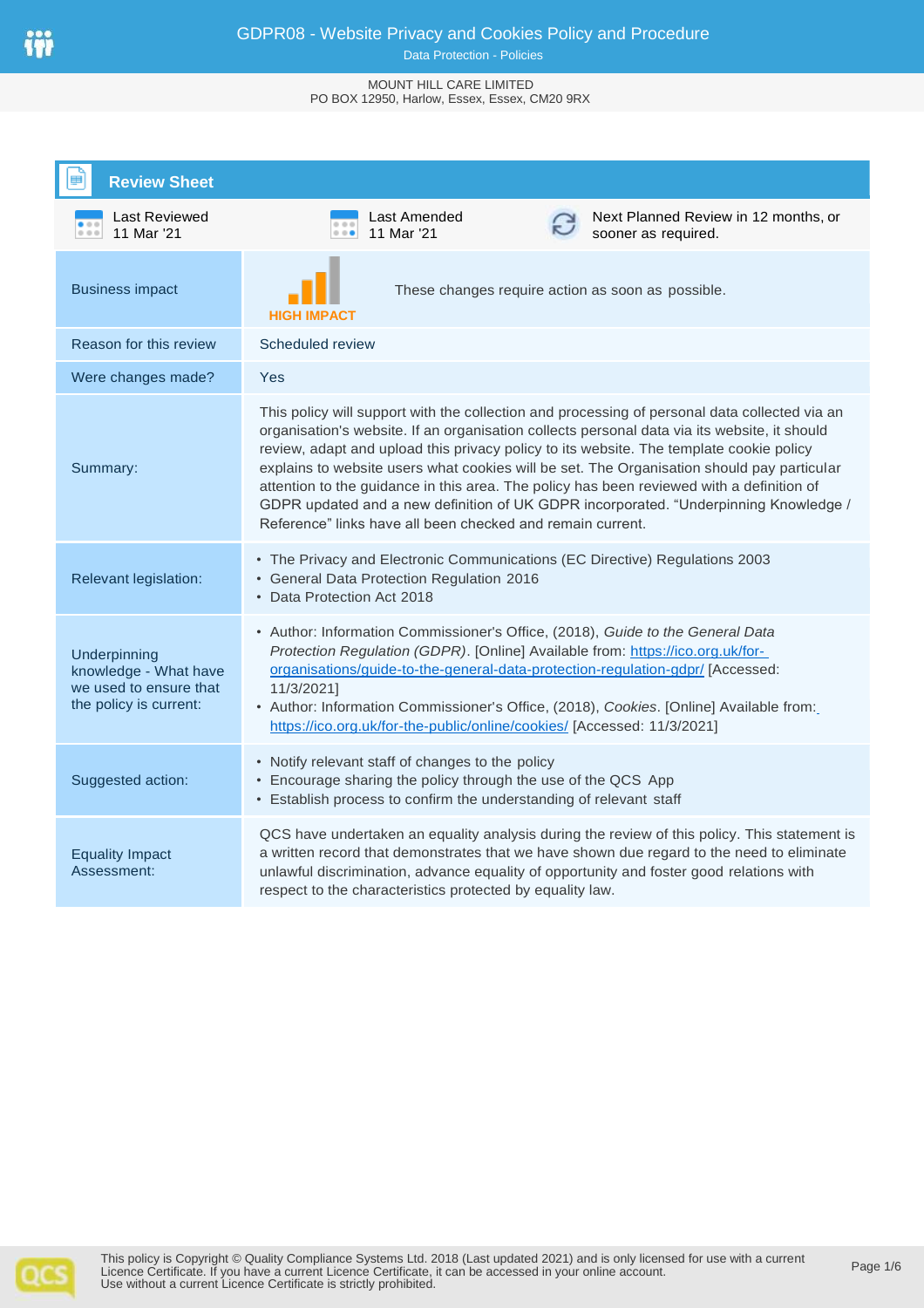## GDPR08 - Website Privacy and Cookies Policy and Procedure Data Protection - Policies

#### MOUNT HILL CARE LIMITED PO BOX 12950, Harlow, Essex, Essex, CM20 9RX

# **1. Purpose**

**1.1** To provide a template Privacy Policy that MOUNT HILL CARE LIMITED can adapt to use on its website. The Privacy Policy will apply to all users of the website of MOUNT HILL CARE LIMITED. Following recent guidance from the Information Commissioner's Office (ICO), the template Cookie Policy has been updated to include further detail on the cookies that MOUNT HILL CARE LIMITED is required to give to users of its website. This policy is a standalone document and is intended to form part of a layered Privacy Policy. **1.2** By using the template Privacy Policy provided, MOUNT HILL CARE LIMITED will ensure that the policy on its website is GDPR compliant.

**1.3** To support MOUNT HILL CARE LIMITED in meeting the following Key Lines of Enquiry:

| <b>Key Question</b> | <b>Key Lines of Enguiry</b>                                                                                                                                                |  |
|---------------------|----------------------------------------------------------------------------------------------------------------------------------------------------------------------------|--|
| WELL-LED            | W2: Does the governance framework ensure that responsibilities are clear<br>and that quality performance, risks and regulatory requirements are<br>understood and managed? |  |

**1.4** To meet the legal requirements of the regulated activities that {MOUNT HILL CARE LIMITED} is registered to provide:

- The Privacy and Electronic Communications (EC Directive) Regulations 2003
- General Data Protection Regulation 2016
- Data Protection Act 2018

# **2. Scope**

- **2.1** The following roles may be affected by this policy:
- All staff
- **2.2** The following Service Users may be affected by this policy:
- Service Users

**2.3** The following stakeholders may be affected by this policy:

- Family
- Advocates
- Representatives
- Commissioners
- External health professionals
- Local Authority
- NHS

## **3. Objectives**

**3.1** To provide assurance that MOUNT HILL CARE LIMITED has a Privacy Policy in place for users of its website that is GDPR compliant.

**3.2** This policy will assist with establishing ways of working in terms of the use, storage, retention and security of personal data and will ensure that all Data Subjects, including Service Users, understand the ways in which personal data, collected by MOUNT HILL CARE LIMITED via its website, is processed.

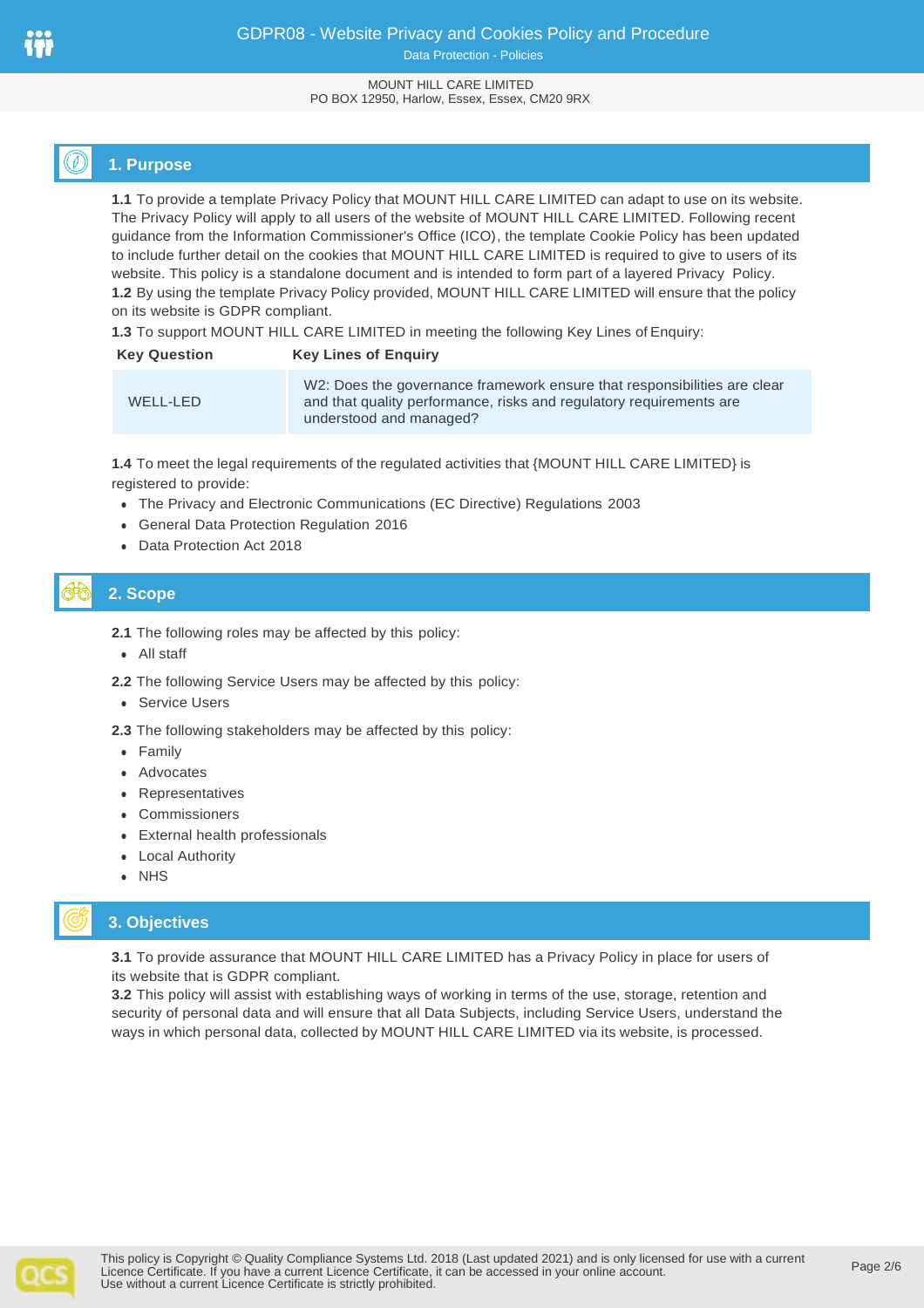# **4. Policy**

**4.1** MOUNT HILL CARE LIMITED understands that if it operates a website, it may need to update its Privacy Policy to ensure that it is compliant with GDPR. MOUNT HILL CARE LIMITED will use this Privacy Policy as a template for its updated version. MOUNT HILL CARE LIMITED understands that this Privacy Policy only needs to be uploaded by MOUNT HILL CARE LIMITED to its website if it collects personal data via its website. MOUNT HILL CARE LIMITED will use the template Fair Processing Notice to inform all other Data Subjects, including Service Users, about how MOUNT HILL CARE LIMITED processes personal data other than personal data collected via the website.

**4.2** MOUNT HILL CARE LIMITED understands that the form found within the forms section of the GDPR suite of policies in the QCS management system constitutes the template Privacy Policy. MOUNT HILL CARE LIMITED understands that terms in square brackets are optional (depending on whether they apply to MOUNT HILL CARE LIMITED or not) or require completion by MOUNT HILL CARE LIMITED. MOUNT HILL CARE LIMITED will review the Privacy Policy in its entirety to determine which elements are applicable to its website, and which are not relevant.

For example:

- If the template Privacy Policy refers to personal data that is not collected by MOUNT HILL CARE LIMITED via its website, MOUNT HILL CARE LIMITED will delete references to such personal data
- If the website of MOUNT HILL CARE LIMITED does not use cookies, MOUNT HILL CARE LIMITED will delete references to cookies and the Cookie Policy at MOUNT HILL CARE LIMITED
- If MOUNT HILL CARE LIMITED does not transfer personal data outside of the EEA, MOUNT HILL CARE LIMITED will delete the section entitled "Where we store your personal data"
- If MOUNT HILL CARE LIMITED is not required to appoint a Data Protection Officer, MOUNT HILL CARE LIMITED will delete references to the Data Protection Officer or will consider replacing references to the Data Protection Officer with references to the Privacy Officer at MOUNT HILL CARE LIMITED or other person nominated to have day-to-day responsibility for data protection and GDPR

If MOUNT HILL CARE LIMITED uses personal data collected via its website in a way that is not described in the Privacy Policy, it will consider incorporating additional sections.

This Privacy Policy directs users to a webpage with a contact form or contact details if they wish to contact MOUNT HILL CARE LIMITED. MOUNT HILL CARE LIMITED will consider whether to provide an alternative contact method instead, such as an email address and/or phone number.

If MOUNT HILL CARE LIMITED has any concerns or queries in respect of the template Privacy Policy, it will seek legal advice.

**4.3** GDPR has changed the way cookies should be incorporated into websites which means that MOUNT HILL CARE LIMITED must explain what cookies will be set and what the cookies will do to the users of its website. MOUNT HILL CARE LIMITED must obtain consent from individuals to store certain cookies on devices. Cookies that are not strictly necessary need consent which is GDPR compliant which means that MOUNT HILL CARE LIMITED can no longer rely on implied consent. MOUNT HILL CARE LIMITED will ensure that it uses a cookie banner on its website to obtain consent to the use of cookies in line with this policy and that if no consent is obtained, no cookies will be set.

**4.4** MOUNT HILL CARE LIMITED must, therefore, update its processes for collecting consent for cookies. In practice, this means:

- Users must take a clear and positive action to consent to non-essential cookies
- The websites and apps of MOUNT HILL CARE LIMITED must tell users clearly what cookies will be set and what they do, including any third-party cookies
- Pre-ticked boxes or any equivalents, such as sliders defaulted to "on", cannot be used for nonessential cookies
- The users at MOUNT HILL CARE LIMITED must have control over any non-essential cookies
- Non-essential cookies must not be set on landing pages before you gain the user's consent

Consent is not required for cookies that are defined as "strictly necessary" or that fall within the communication exemption. "Strictly necessary" cookies are those that are essential to providing the service requested by the user. Such cookies must be essential to fulfil their request. Those that are simply helpful or convenient, but not essential, or that are essential for the purposes of MOUNT HILL CARE LIMITED, will

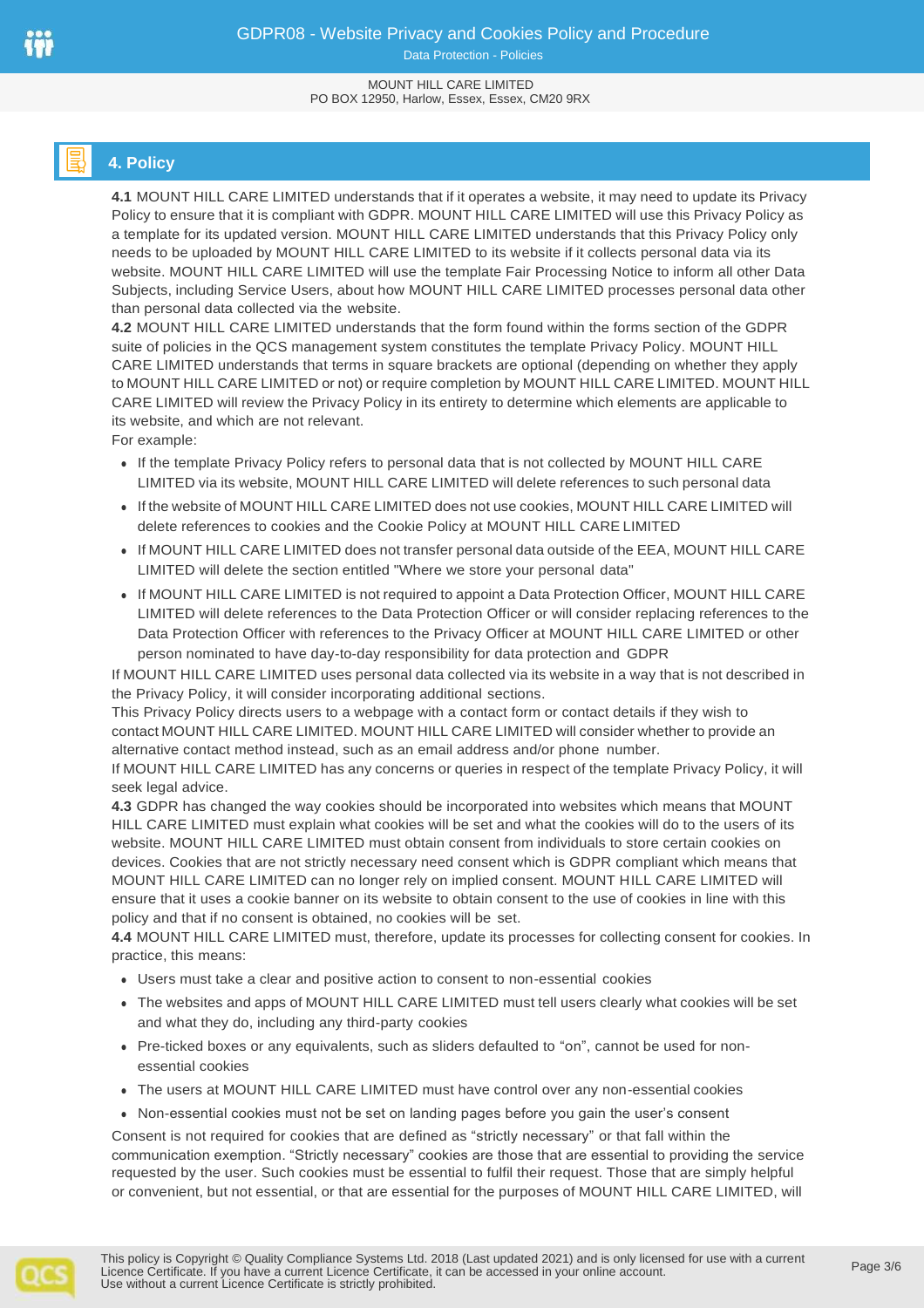Data Protection - Policies

#### MOUNT HILL CARE LIMITED PO BOX 12950, Harlow, Essex, Essex, CM20 9RX

still require consent. The communication exemption is about the transmission of a communication over an electronic communications network. For the exemption to apply, the transmission of the communication must be impossible without the use of the cookie. Simply using a cookie to assist the communication is insufficient for the exemption to apply.

MOUNT HILL CARE LIMITED must note, in particular, that cookies used for analytical purposes or those used for marketing and advertising will always need consent as they are considered to be non-essential. This guidance may change as the latest draft legislation is subject to some challenges on this point. MOUNT HILL CARE LIMITED must read the ICO's cookie guidance available at: [https://ico.org.uk/for](https://ico.org.uk/for-organisations/guide-to-pecr/cookies-and-similar-technologies/)[organisations/guide-to-pecr/cookies-and-similar-technologies/](https://ico.org.uk/for-organisations/guide-to-pecr/cookies-and-similar-technologies/) for further information on the types of cookie that require consent.

# **5. Procedure**

**5.1** MOUNT HILL CARE LIMITED will consider whether or not it collects personal data via its website (for example, via enquiry forms, requests to be sent newsletters, requests for provision of services) and whether it needs a Privacy Policy. MOUNT HILL CARE LIMITED acknowledges that the use of cookies constitutes processing of personal data via the website.

**5.2** MOUNT HILL CARE LIMITED will review the template Privacy Policy. MOUNT HILL CARE LIMITED will adapt the Privacy Policy before uploading it to its website to ensure that all aspects of the Privacy Policy are relevant and reflect the ways in which MOUNT HILL CARE LIMITED processes personal data collected via its website. Where MOUNT HILL CARE LIMITED has any concerns or queries in relation to its own Privacy Statement, MOUNT HILL CARE LIMITED will seek legal advice.

**5.3** MOUNT HILL CARE LIMITED will use the template Fair Processing Notice to inform all other Data Subjects, including Service Users, about how MOUNT HILL CARE LIMITED processes personal data other than personal data collected via the website.

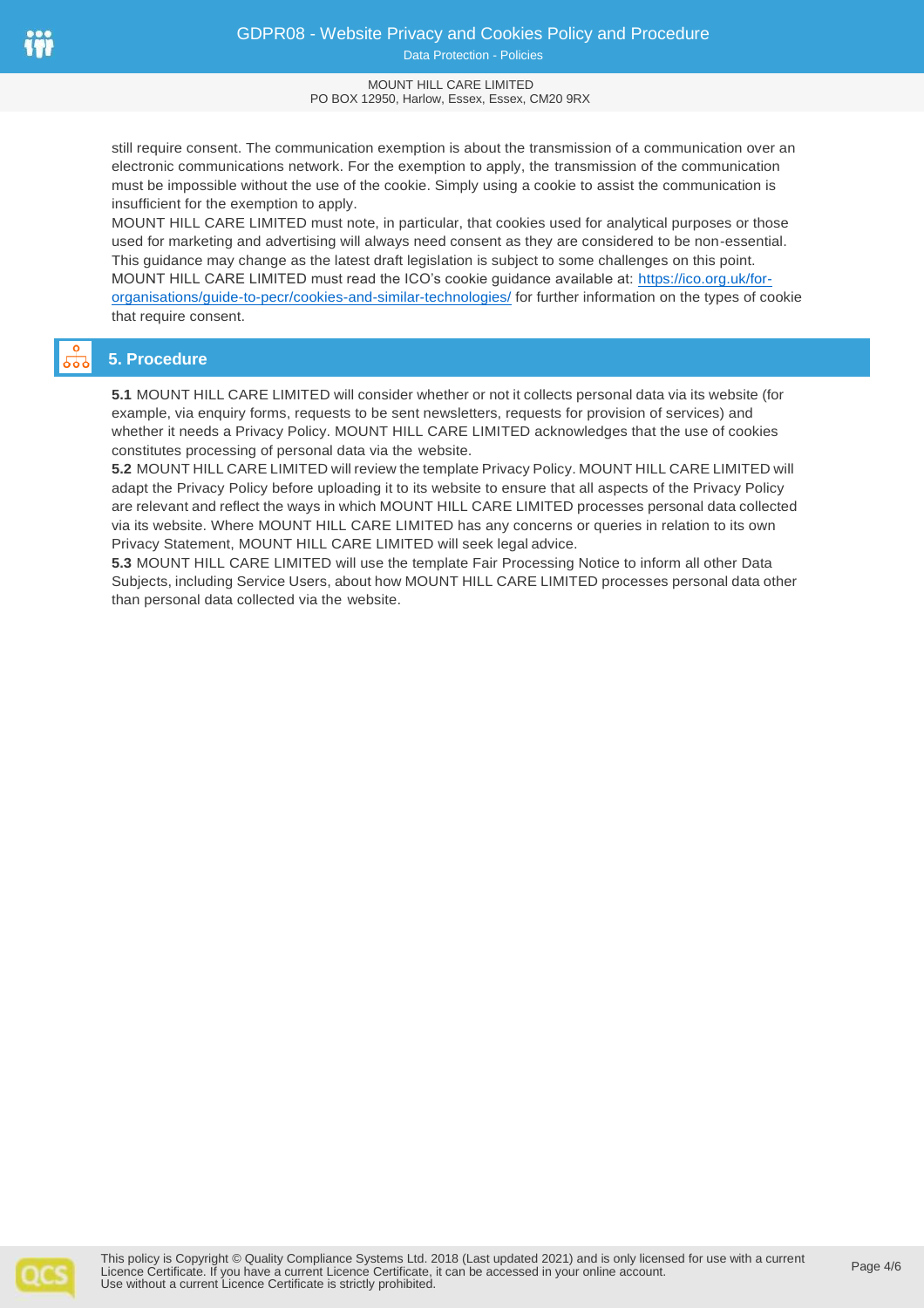# **6. Definitions**

#### **6.1 Data Subject**

The individual whom MOUNT HILL CARE LIMITED has collected personal data

#### **6.2 Data Protection Act 2018**

 The Data Protection Act 2018 is a United Kingdom Act of Parliament that updates data protection laws in the UK. It sits alongside the General Data Protection Regulation and implements the EU's Law Enforcement Directive

#### **6.3 GDPR**

 **General Data Protection Regulation (GDPR)** (EU) 2016/679 is a regulation in EU law on data protection and privacy for all individuals within the European Union. It was adopted on 14 April 2016 and, after a two-year transition period, became enforceable on 25 May 2018. References to GDPR include references to the UK GDPR

#### **6.4 Personal Data**

 Any information about a living person including but not limited to names, email addresses, postal addresses, job roles, photographs, CCTV and special categories of data, as defined below

#### **6.5 Process or Processing**

 Doing anything with personal data, including but not limited to collecting, storing, holding, using, amending or transferring it. MOUNT HILL CARE LIMITED does not need to be doing anything actively with personal data - at the point MOUNT HILL CARE LIMITED collects it, it is processing it

#### **6.6 Special Categories of Data**

 Has an equivalent meaning to "Sensitive Personal Data" under the Data Protection Act 2018. Special categories of data include but are not limited to medical and health records (including information collected as a result of providing health care services), Care Plans and information about a person's religious beliefs, ethnic origin and race, sexual orientation and political views

#### **6.7 Cookies**

 Cookies are small files which are stored on a user's computer. They are designed to hold a modest amount of data specific to a particular client and website and can be accessed either by the web server or the client's computer

#### **6.8 The Information Commissioner's Office (ICO)**

The ICO is the UK's independent body set up to uphold information rights

#### **6.9 UK GDPR**

The **UK GDPR** is the retained EU law version of GDPR that forms part of English law

## **Key Facts - Professionals**

Professionals providing this service should be aware of the following:

The Privacy Policy applies to personal data collected via the website of MOUNT HILL CARE LIMITED

## **Key Facts - People affected by the service**

People affected by this service should be aware of the following:

 Personal data provided to MOUNT HILL CARE LIMITED via its website will be processed in accordance with the Privacy Policy at MOUNT HILL CARE LIMITED

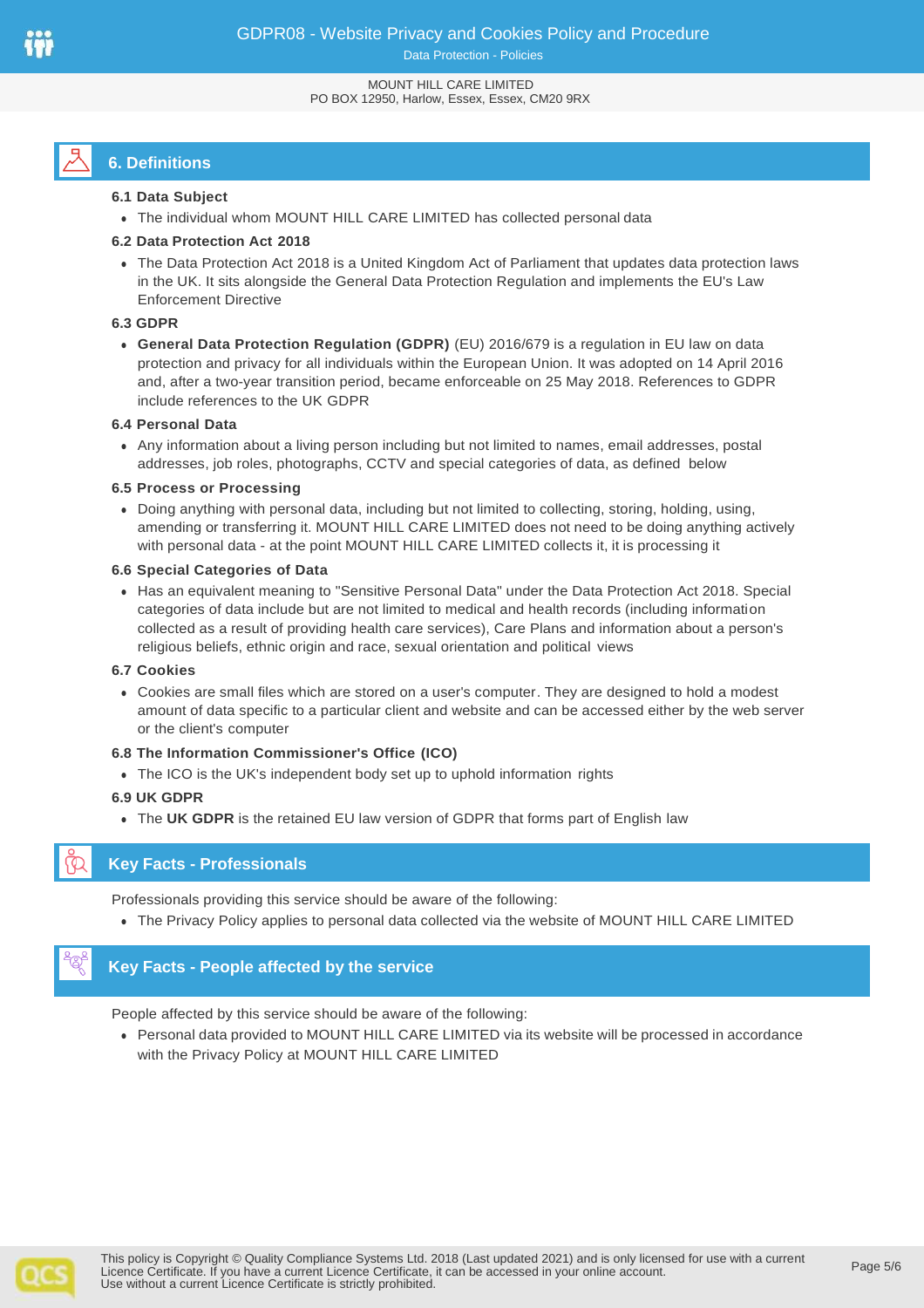Data Protection - Policies

#### MOUNT HILL CARE LIMITED PO BOX 12950, Harlow, Essex, Essex, CM20 9RX

# **Further Reading**

As well as the information in the 'underpinning knowledge' section of the review sheet we recommend that you add to your understanding in this policy area by considering the following materials:

#### **Please find the form below in the Forms section of the GDPR suite of policies within the QCS Management system:**

*Website Privacy Statement*

**BBC - What are cookies?** 

<http://www.bbc.co.uk/webwise/guides/about-cookies>

#### **ICO cookie guidance:**

<https://ico.org.uk/for-organisations/guide-to-pecr/cookies-and-similar-technologies/>

It is important for MOUNT HILL CARE LIMITED to note that the ePrivacy Regulation which is currently in the draft stage may change the way that consent is required for certain cookies, including analytic cookies. At the time of updating this policy, the draft suggests that using analytic cookies as a simple first-party data analytics tool to learn about website audiences in a non-intrusive way may not require explicit consent. The proposal suggests that cookie consent can be exempted when the data tracked is purely for analytical purposes and the data collected cannot identify an individual. However, it is yet unclear whether external services, such as Google Analytics, will benefit from this exemption.

If MOUNT HILL CARE LIMITED only uses analytical cookies for the purpose of learning about website audiences and its website is low risk, we suggest that MOUNT HILL CARE LIMITED may want to wait until the final draft of the ePrivacy Regulation is adopted, further guidance is issued, and website developers have the tools required before updating its cookie banner to seek explicit consent for analytic cookies.

# **Outstanding Practice**

To be ' outstanding ' in this policy area you could provide evidence that:

- MOUNT HILL CARE LIMITED has modified the template privacy policy to ensure that it includes all information relevant to the collection of personal data via its website and has uploaded a copy to its website
- MOUNT HILL CARE LIMITED ensures that clear links are available to the privacy policy on its website and that, if a person inputs personal data into the website, they are directed to the policy and required to accept its terms
- The wide understanding of the policy is enabled by proactive use of the QCS App

# **Forms**

The following forms are included as part of this policy:

| Title of form                                | When would the form be<br>used?                                                                                                                                           | <b>Created by</b> |
|----------------------------------------------|---------------------------------------------------------------------------------------------------------------------------------------------------------------------------|-------------------|
| Cookies Example Policy<br>Statement - GDPR08 | When MOUNT HILL CARE<br>LIMITED has no information on<br>the use of cookies on its website<br>(a Cookie Policy). It can be used<br>with the Website Privacy<br>Statement. | QCS               |

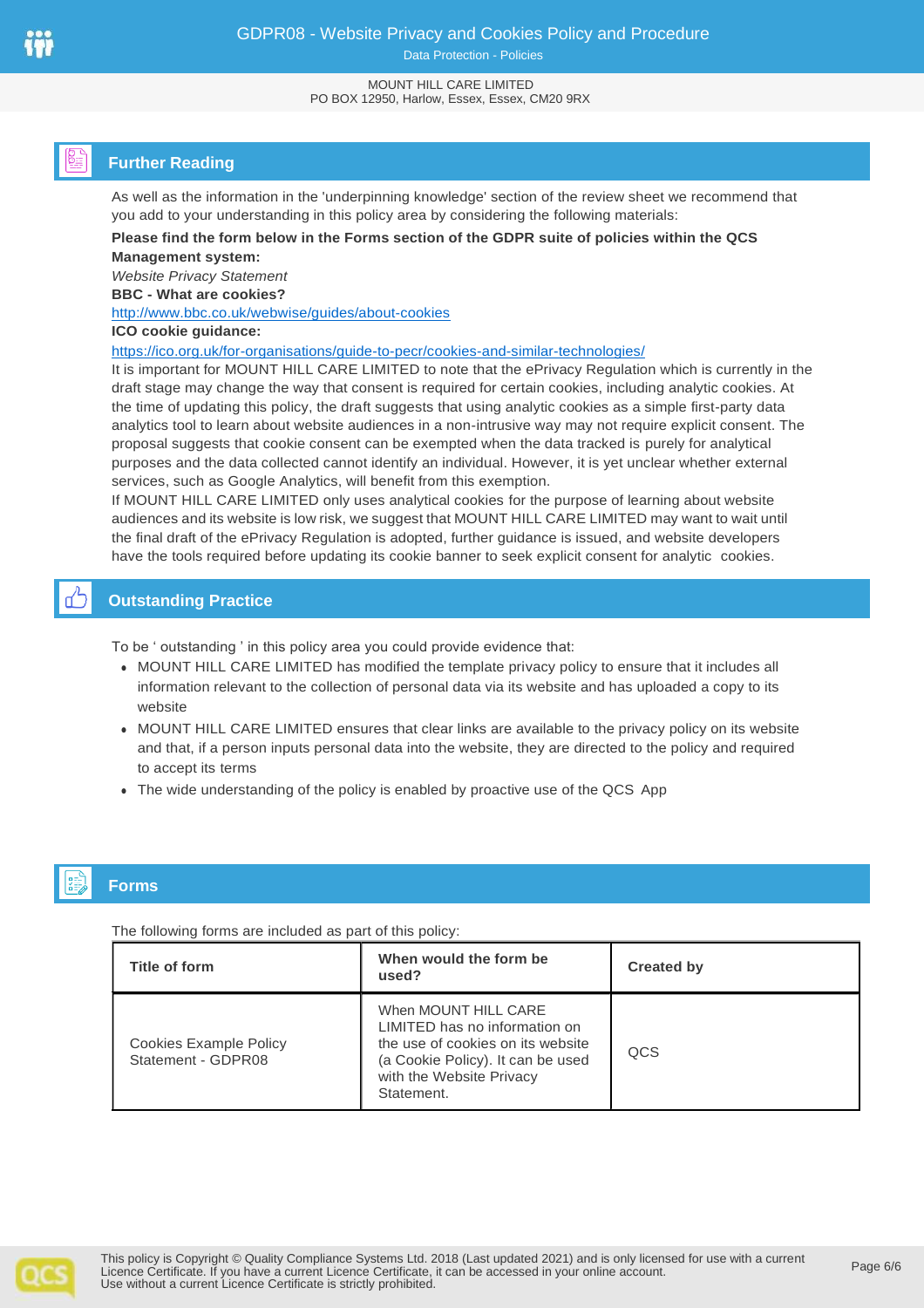## **COOKIES WEBSITE STATEMENT**

Cookies are small text files which a website may put on your computer or mobile device when you first visit the website. The cookies will help the website recognise your device the next time you visit. Web beacons or other similar files can also do the same thing. We use the term "cookies" in this policy to refer to all files that collect information in this way.

We use cookies to distinguish you from other users of the website. This helps us to provide you with a good experience when you use the website and also allows us to improve the services we provide to you. On revisiting the website, we will be able to obtain information about your previous visits and about your computer including where available, your IP address, operating system and browser type, for system administration *[and to report aggregate information to our advertisers] [insert an explanation about the information your cookies collect if it is necessary to expand on this]. [If you do not report aggregate information to advertisers, you can delete the foregoing policy entry]*. This is statistical data about your browsing actions and patterns and does not identify you. For the same reason, we may obtain information about your general internet usage by using a cookie file which is stored on the hard drive of yourcomputer.

We use the following cookies:

• **Strictly necessary cookies.** These are cookies that are essential in order to enable you to move around the website and use its features, such as accessing secure areas of the website. Disabling them may mean you are not able to access parts of our website.

• *[Analytical or performance cookies. We use these cookies to collect information about how visitors use the website, for instance which pages visitors go to most. This helps us to improve the way our website works, for example, by ensuring that users are finding what they are looking for easily. Some of these cookies are known as analytic cookies which allow us to monitor website traffic using industry accepted third parties.] [If you do not use analytical or performance cookies, you can delete this policy entry.]*

• **Functionality cookies.** These cookies are used to recognise you when you return to our website and to remember changes you have made to things such as text size, fonts and other parts of the website you can change so we can personalise our content for you.

• *[Targeting cookies. We use these cookies to record your visit to our website, the pages you have visited and the links you have followed. We will use this information to make our website and the advertising displayed on it more relevant to your interests. We may share this information with third parties for this purpose.] [If you do not use targeting cookies, you can delete this policy entry]*.

For more details on the specific cookies we use, why we use them and when they will expire, please see **Part 1 of Appendix 1 of this Cookie Policy.** 

[Please note that third parties (such as advertising networks and providers of external services) may also use cookies on the website, over which we have no control. These cookies are likely to be analytical cookies, performance cookies or targeting cookies. **Part 2 of Appendix 1** of this Cookie Policy provides a list of the third parties who may use these cookies and the reasons for which they use them.] *[If you do not use third parties for these services, you can delete this policy entry]*.

Most browsers accept cookies automatically, but you can change your cookie preferences by adjusting your browser settings to refuse the setting of all or some cookies if you prefer. You can usually do this by visiting the "options" or "preferences" menu on your browser. Please note, however, that if you do this and choose to block all cookies (including essential cookies) we cannot guarantee that your experience will be as fulfilling as it would otherwise be, and you may not be able to access all or parts of our website.

Where we collect personal data as part of our use of cookies on the website, we will do so in accordance with our Privacy Policy *[insert hyperlink to Privacy Policy]*.